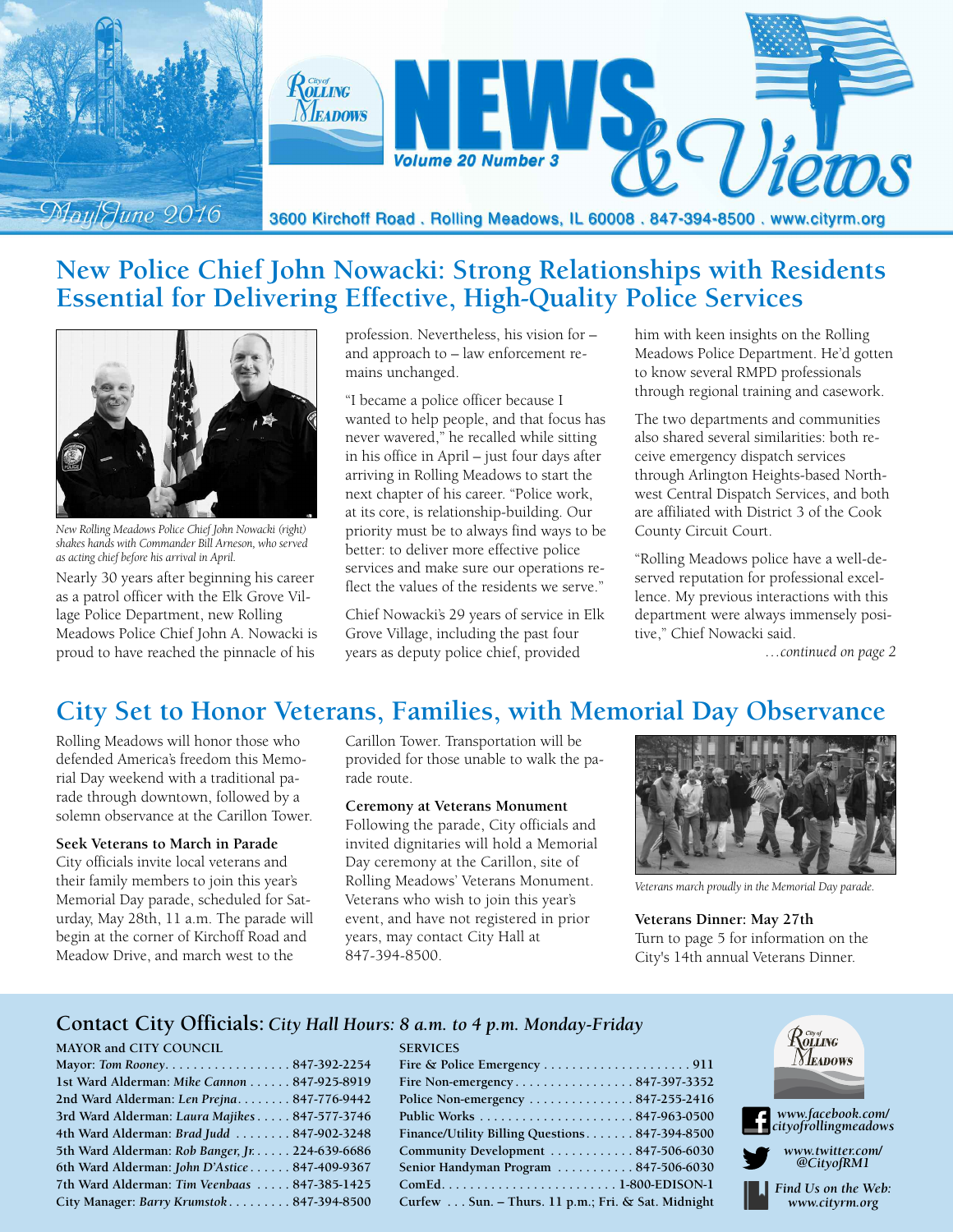# **Farmers & Food Trucks Returns May 28th with New Vendors, Mini Golf**

Market season returns to Rolling Meadows Saturday, May 28th, when Farmers & Food Trucks kicks off its fourth season with new food vendors, new attractions devoted to family fun, and an expanded slate featuring Friday evening and Saturday morning events throughout summer.

Morning markets will take place the fourth Saturday of each month (June 25th, July 23rd, August 27th and September 24th), 10 a.m. – 2 p.m., at City Hall (3600 Kirchoff Road).

Evening events will be held Fridays, June 10th, July 8th, August 12th, and September 9th, 4 – 8:30 p.m., at Community Church of Rolling Meadows (2720 Kirchoff Road).

All events allow residents to shop for locally-grown produce and other high quality foods available from a growing roster



of vendors, including The Aspiring Kitchen (meats, fish, cheese) and The Muffin Bar (homemade muffins and baked goods). A wide assortment of area food trucks will also serve mouth-watering, made-to-order cuisine for hungry guests. Hand-made jewelry, clothing, and home goods are also available from a variety of local crafters and artisans.

Family members will be able to test their mini golf skills (Friday evenings only), smile for the cameras in an onsite family and pet photo booth, take home free raffle gifts (Saturdays only), and enjoy live entertainment from a rotating roster of local musicians. Featured performers for this season's market dates include the Northwest Concert Band, Randy Rock, and String Theory, an all-kids violin performing group.

"Community Events Foundation volunteers are extremely excited to watch this season's market begin to bear 'fruit,'" says Lori Ciezak, Assistant to the City Man-



*Fresh foods and locally-grown produce are staples of Rolling Meadows' Farmers & Food Trucks markets.*

ager and staff liaison to the Foundation. "The goal is to build on what we accomplished in past years. For 2016, our focus is on expanding residents' access to fresh, locally-produced foods, and adding activities for family members of all ages."

Residents who would like to help set up and organize the 2016 markets may contact Ciezak at *ciezakl@cityrm.org* or 847- 394-8500.

### **Farmers & Food Trucks 2016 Event Schedule\***

Saturday, May 28th Friday, July 8th Saturday, August 27th Friday, July 23rd Friday, September 9th Friday, June 10th Saturday, July 23rd Friday, September 9th Saturday, June 25th Friday, August 12th Saturday, September 24th

\*Saturday events take place 10 a.m. – 2 p.m., at City Hall. *Local food trucks offer a variety of made-to-order cui-* Friday events held  $4 - 8:30$  p.m., at Community Church of Rolling Meadows.

### **Police Chief John Nowacki** *…continued from page 1*

His perceptions of the department he would come to lead were reinforced during the interview process. Chief Nowacki recalls being very impressed during his first interactions with department personnel and City officials.

"I want us to set the standard for effective law enforcement services," he said. "The most accurate indicator of a police department's effectiveness is the quality of its employees. It is my privilege to be part of an organization comprised of so many talented, dedicated professionals."

Among Chief Nowacki's top priorities over the next several months will be meeting with department members, City leaders, and community groups to hear

differing viewpoints on RMPD operations. The goal is to continue to strengthen the bonds between police officers and the residents they risk their lives protecting. It's also an opportunity to identify areas where the department can improve its services.

The results of this "fact-finding" mission will help Chief Nowacki establish a strategic plan for future operations and community involvement efforts.

"The Police Department cannot operate in a vacuum," he explained. "We need to understand the community's concerns, and take action to address them. And we will."

### *Fact Sheet: Police Chief John Nowacki*

- 29-year member of the Elk Grove Village Police Department.
- Holds a Master's degree in law enforcement/justice administration from Western Illinois University.
- Graduate of the Federal Bureau of Investigations (FBI) National Academy.
- Family: Wife, Laura, and two children – Nicole (25) and Christopher (18).
- Coached youth baseball and football.
- Born in Chicago; raised in Mount Prospect.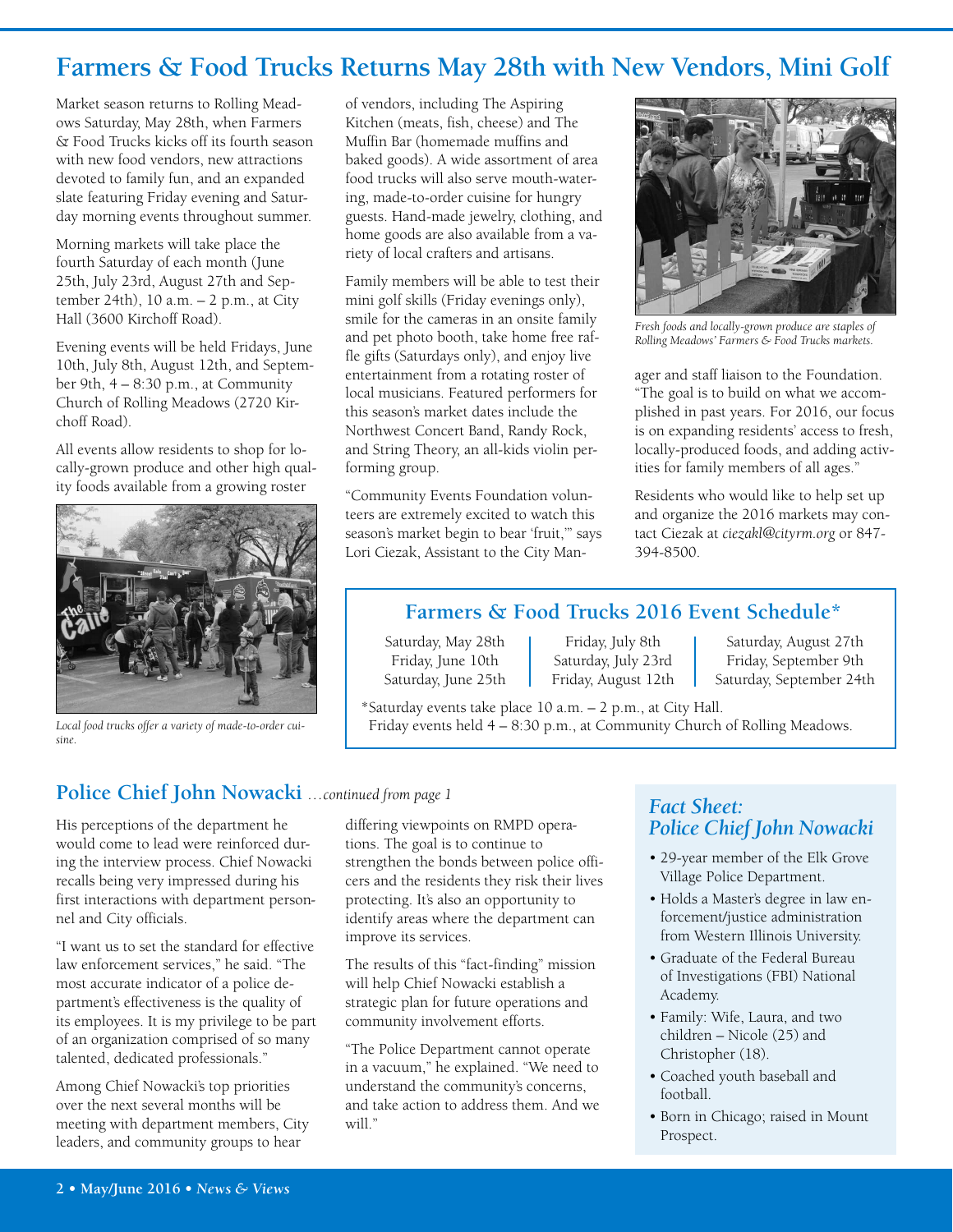### *Around Town* **May Weekend to Feature Pancake Breakfast, Plant & Craft Sale, Museum Open House**

Residents can enjoy delicious pancakes prepared by Rolling Meadows firefighters, experience a blast from the past at the City's Historical Museum, and select from a wide variety of spring plants and crafts Saturday, May 14th, when local community groups host simultaneous familyfriendly activities:

#### **Golden Years Council's Annual Pancake Breakfast (8 – 11 a.m.)**

Local firefighters will break out their chef's aprons and feed hungry residents of all ages, during the Rolling Meadows Golden Years Council's annual Pancake Breakfast at Park Central (3000 Central



*The Garden Club's Plant & Craft Sale takes place at Old Public Works (3200 Central Road).*

Road). Tickets are \$6 for adults and \$4 for children when purchased in advance (\$7 and \$5 at the door). For more information, contact the Rolling Meadows Senior Center at 847-818-3205.

### **Historical Museum's Spring Open**

**House and Bake Sale (9 a.m. – 2 p.m.)** Historical Society members will welcome guests to a spring open house/bake sale at the Rolling Meadows Historical Museum (3100 Central Road). The museum, a replica of an original Kimball Hill home, tells the story of the City's founding and growth with an array of authentic 1950s memorabilia and exhibits. For more information, call 847-577-7086.

### **Garden Club's Hometown Plant and Craft Sale (9 a.m. – 2 p.m.)**

Find wonderful hanging baskets, unusual annuals, perennials, garden accessories, and much more, when the Rolling Meadows Garden Club hosts its annual Hometown Plant & Craft Sale at Old Public Works (3200 Central Road). For more information, visit **www.rollingmeadowsgardenclub.org**.

# **2016-17 Vehicle Sticker Sales to Begin June 1st**

Residents will be able to purchase 2016- 17 vehicle stickers online, or in-person at City Hall and select retail outlets, beginning June 1st. Stickers start at \$30 for most passenger vehicles (\$20 for senior citizens 65 and older), and are free to active members of the U.S. Armed Forces.

The City will mail pre-printed applications in June that residents may use to purchase vehicle stickers online. Or, use the pre-addressed envelope included in the mailing to order stickers from home. All drivers with cars registered or housed in Rolling Meadows – including residents with Palatine mailing addresses – must purchase their new stickers by June 30th. Beginning July 1st, sticker prices will double. Motorists who fail to display their new stickers by July 1st will also be subject to a \$100 police citation.

Vehicle sticker sales generate approximately \$500,000 each year for street maintenance and infrastructure improvement projects.

| <b>Vehicle Sticker Fees</b>               |              |                 |  |  |
|-------------------------------------------|--------------|-----------------|--|--|
| <b>Type</b>                               | <b>Price</b> | After June 30th |  |  |
| Passenger vehicles (under 8,000 lbs.)     | \$30         | \$60            |  |  |
| Motorcycles & Trailers                    | \$30         | \$60            |  |  |
| <b>RVs</b>                                | \$37         | \$74            |  |  |
| Vehicles over 8,000 lbs.                  | \$68         | \$136           |  |  |
| Senior residents (65+ or antique vehicle) | \$20         | \$40            |  |  |
| <b>Disabled</b>                           | \$11         | \$22            |  |  |
| Active military (with ID)                 | No charge    | No charge       |  |  |



*Bikes will play an important role in this year's Independence Day parade...*

### **Independence Day Celebration to Feature Bike Decorating, Pets**

Rolling Meadows' 2016 Independence Day Parade will feature fourlegged friends and two-wheeled works of art, after event organizers added a children's bicycle decorating contest and pet parade to the City's July 4th celebration.

Children are encouraged to demonstrate their American spirit by outfitting their bikes in red, white, and blue. Participants will then showcase their creations to cheering spectators lining the parade route.

Residents will also have the opportunity to march with their furry or feathered family members. Dress yourself – and your pet – in patriotic style for all to see.

Judges will award prizes for best pet costumes and bike décor by age group.

Register for this year's parade online at **www.cityrm.org/631/4th-of-july**.

The City's 2016 Independence Day parade will take place Monday, July 4th, 11:30 a.m. Participants will begin at Rolling Meadows High School before heading north on Jay Lane, west on Grouse Lane, north on Meadow Drive, and west on Kirchoff Road to the Rolling Meadows Shopping Center.



*...as will residents' four-legged friends.*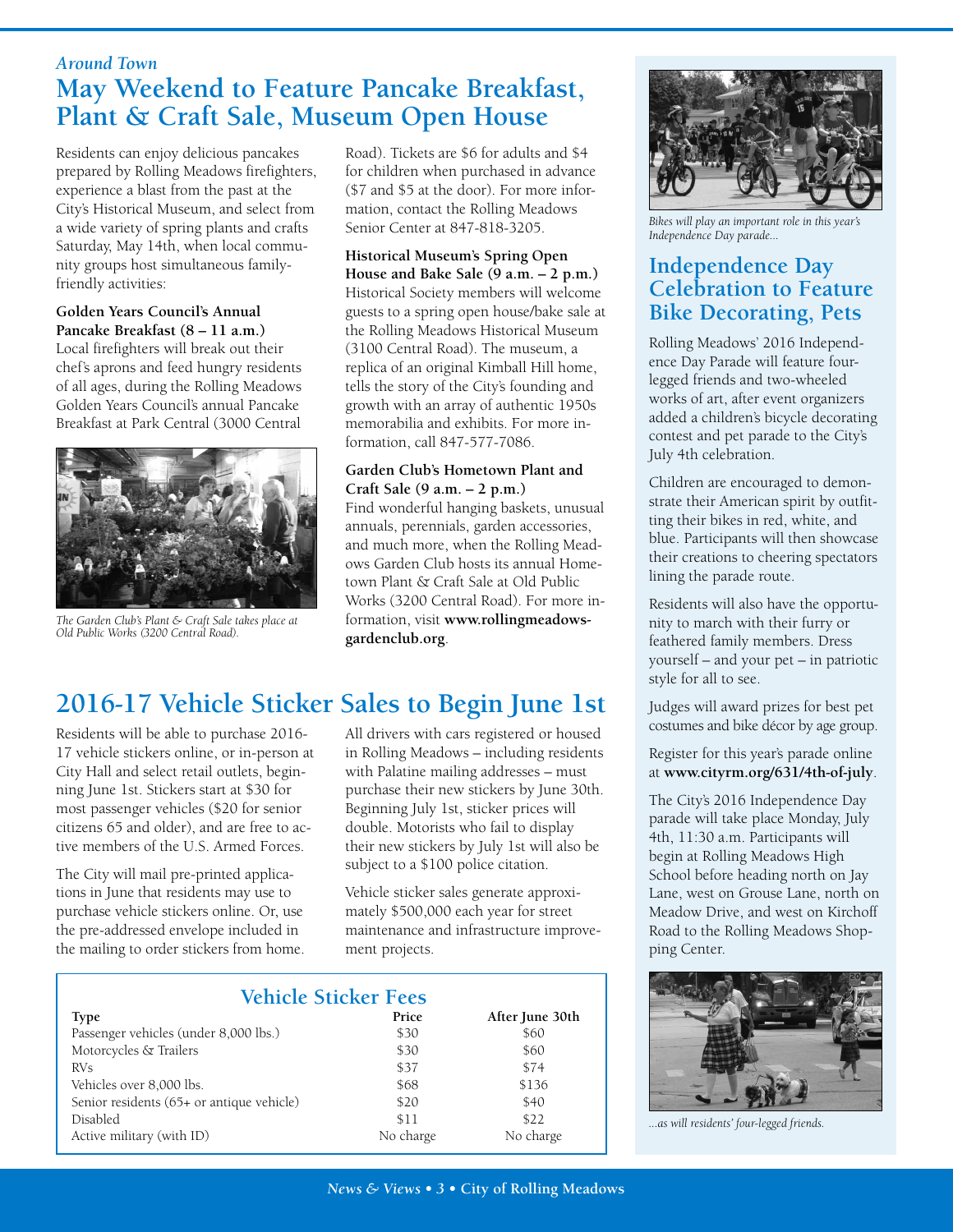| <b>May 2016</b>                                                                                                                                     |                                                                                                                |                                                                                   |                                                               |                                                                                                                                                                                                                                           |                                                                                                                                                                          |                                                                                                                                                                     |
|-----------------------------------------------------------------------------------------------------------------------------------------------------|----------------------------------------------------------------------------------------------------------------|-----------------------------------------------------------------------------------|---------------------------------------------------------------|-------------------------------------------------------------------------------------------------------------------------------------------------------------------------------------------------------------------------------------------|--------------------------------------------------------------------------------------------------------------------------------------------------------------------------|---------------------------------------------------------------------------------------------------------------------------------------------------------------------|
| Sunday                                                                                                                                              | <b>Monday</b>                                                                                                  | Tuesday                                                                           | Wednesday                                                     | <b>Thursday</b>                                                                                                                                                                                                                           | Friday                                                                                                                                                                   | Saturday                                                                                                                                                            |
|                                                                                                                                                     | $\overline{2}$                                                                                                 | <b>Economic Development 3</b><br>Committee, 6 pm<br><b>Environmental</b>          | Crime Stoppers,<br>5:30 pm<br><b>Zoning Board of Appeals,</b> | Adjudication Hearing 5<br>(Parking), 2 pm, City Hall                                                                                                                                                                                      | 6                                                                                                                                                                        |                                                                                                                                                                     |
|                                                                                                                                                     |                                                                                                                | Committee, 6:30 pm,<br>both at City Hall                                          | 7:30 pm, both at City Hall                                    |                                                                                                                                                                                                                                           |                                                                                                                                                                          |                                                                                                                                                                     |
| 8<br><b>Mother's Day</b>                                                                                                                            | <b>Board of Fire &amp; Police Q</b><br>Commissioners, 9 am,<br><b>City Hall</b>                                | City Council Meeting, $10$<br>7:30 pm, City Hall                                  | 11                                                            | <b>Adjudication Hearing, 12</b><br>1 pm, City Hall                                                                                                                                                                                        | 13                                                                                                                                                                       | GYC Pancake<br>14<br><b>Breakfast</b><br>· Historical Museum<br><b>Open House/Bake Sale</b><br>• Garden Club Plant &<br><b>Craft Sale</b><br>See below for details. |
| <b>Sprinkling Ban Begins 15</b><br>Lawn sprinkling is prohibited<br>between noon & 6 pm daily,<br>and on consecutive days (see<br>story on page 6). | 16                                                                                                             | <b>City Council</b><br>17<br><b>Committee of the Whole.</b><br>7:30 pm, City Hall | 18                                                            | <b>Adjudication Hearing 19</b><br>(Red Light), 2 pm, City Hall                                                                                                                                                                            | <b>Water bills due</b><br>20                                                                                                                                             | 21                                                                                                                                                                  |
| 22                                                                                                                                                  | 23                                                                                                             | City Council Meeting, 24<br>7:30 pm, City Hall                                    | 25                                                            | 26                                                                                                                                                                                                                                        | Cruise Night, 5-8 pm, 27<br><b>Meadows Christian Fellow-</b><br>ship (2401 Kirchoff Road)<br>Veterans Dinner, 6 pm,<br><b>Meridian Banquets</b><br>(1701 Algonquin Road) | <b>Farmers &amp; Food</b><br>28<br>Trucks, 10 am-2 pm,<br><b>City Hall</b><br><b>Memorial Day Parade</b><br>& Observance, 11 am                                     |
| 79                                                                                                                                                  | City Hall and Public Works 30<br>closed. Refuse collection<br>delayed one day all week.<br><b>Memorial Day</b> | 31                                                                                |                                                               | Saturday, May 14th<br>Golden Years Council's Pancake Breakfast, 8-11 am,<br>Park Central (3000 Central Rd.)<br>Historical Museum Open House, 9 am-2 pm (3100 Central Rd.)<br>Garden Club Plant & Craft Sale, 9 am-2 pm (3200 Central Rd.) |                                                                                                                                                                          |                                                                                                                                                                     |

| une 2016 |                                                                                     |                                                                                                                                                                                                                                         |                                                                                                                                 |                                                           |                                                                                                                                                        |                                                                     |
|----------|-------------------------------------------------------------------------------------|-----------------------------------------------------------------------------------------------------------------------------------------------------------------------------------------------------------------------------------------|---------------------------------------------------------------------------------------------------------------------------------|-----------------------------------------------------------|--------------------------------------------------------------------------------------------------------------------------------------------------------|---------------------------------------------------------------------|
| Sunday   | <b>Monday</b>                                                                       | <b>Tuesday</b>                                                                                                                                                                                                                          | Wednesday                                                                                                                       | <b>Thursday</b>                                           | Friday                                                                                                                                                 | Saturday                                                            |
|          |                                                                                     | Keep updated on City news with Rolling Meadows'<br>electronic newsletter, E-News & Views,<br>published in February, April, June, August,<br>October and December. Each newsletter is<br>archived on the City's Website, www.cityrm.org. | 2016-17 vehicle<br>stickers on sale<br>Crime Stoppers, 5:30 pm<br><b>Zoning Board of Appeals,</b><br>7:30 pm, both at City Hall | <b>Adjudication Hearing</b><br>(Parking), 2 pm, City Hall | Cruise Night, 5-8 pm,<br>3<br>Meadows Christian Fellow-<br>ship (2401 Kirchoff Road)                                                                   |                                                                     |
|          | 6<br>D-Day                                                                          | Economic Development 7<br>Committee, 6 pm<br><b>Environmental</b><br>Committee, 6:30 pm<br>Plan Commission, 7:30 pm,<br>all at City Hall                                                                                                | <b>Urban Affairs Commit-8</b><br>tee, 5:45 pm, City Hall                                                                        | <b>Adjudication Hearing,</b><br>1 pm, City Hall           | Community Block Party/ $10$<br><b>Farmers &amp; Food Trucks,</b><br>4-8:30 pm (Kirchoff Rd., be-<br>tween Meadow Dr. & Oriole)<br>Cruise Night, 5-8 pm | 11                                                                  |
| 12       | <b>Board of Fire &amp;</b><br>13<br><b>Police Commissioners.</b><br>9 am, City Hall | City Council Meeting, 14<br>7:30 pm, City Hall                                                                                                                                                                                          | 15                                                                                                                              | Adjudication Hearing 16<br>(Red Light), 2 pm, City Hall   | Cruise Night, 5-8 pm 17                                                                                                                                | 18                                                                  |
| 19       | Water bills due<br>20                                                               | <b>City Council</b><br>21<br>Committee of the Whole.<br>7:30 pm, City Hall<br><b>First Day of Summer</b>                                                                                                                                | 22                                                                                                                              | 23                                                        | Cruise Night, 5-8 pm 24                                                                                                                                | <b>Farmers &amp; Food</b><br>25<br>Trucks, 10 am-2 pm,<br>City Hall |
| 26       | 27                                                                                  | City Council Meeting, 28<br>7:30 pm, City Hall                                                                                                                                                                                          | 29                                                                                                                              | Deadline to purchase 30<br>& display vehicle stickers     |                                                                                                                                                        | $R$ olling<br><i>EADOWS</i>                                         |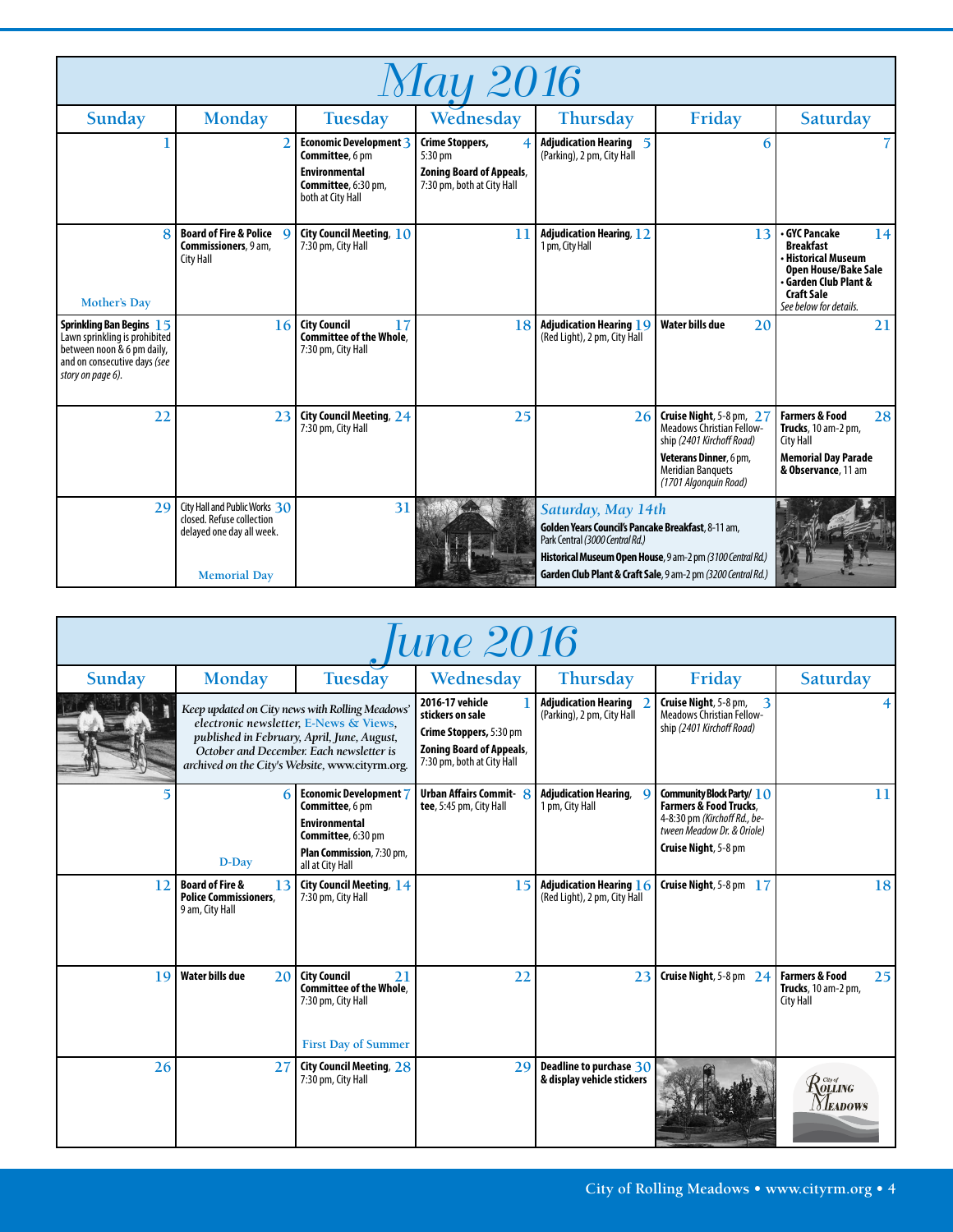## **Reconnect with Fellow Service Members at Annual Veterans Dinner, Friday, May 27th**

Rolling Meadows' annual Veterans Dinner, a staple of the City's Memorial Day weekend observances, has been helping local veterans reconnect with fellow service members since its inception in 2003.

This year's dinner will take place Friday, May 27th, 6 p.m., at Meridian Banquets (1701 Algonquin Road). Check-in begins at 5:30 p.m. The event is free for resident veterans and one guest. Attendees will enjoy appetizers, salad, dinner, and dessert. A cash bar will be available.



*Veterans Dinner guests enjoy a multi-course meal and camaraderie.*

For reservations, contact City Hall at 847-394-8500. Space is limited to 180.

# **City to Welcome Summer with 2nd Annual Community Block Party, June 10th**

Summer unofficially begins in Rolling Meadows Friday, June 10th, with the City's second annual Community Block Party. The open air, pedestrian-friendly celebration will take place from 4 – 8:30 p.m., on Kirchoff Road (between Meadow Drive and Oriole Lane).



847-394-8500. *Residents explore the law enforcement vehicle display at last year's Block Party.*

2016 block party highlights include:

- Law enforcement vehicle display.
- Fire service vehicles.
- Family and pet photo booth.
- Special Friday evening edition of Farmers & Food Trucks *(see article on page 2).*
- Games, music, and more.

More information will be available in the June issue of *e-News & Views*, which will be posted on the City's website in late May. For more information or to volunteer to staff the event, contact City Hall at

# **Public Works Department's Fred Mock Retires**

Fred Mock, who first joined the Public Works Department in 1977 as a seasonal employee while in college, retired in March after 38 years of full-time service.

Thirty-six of those years were spent with the Facilities (formerly Building & Grounds) Division. There, Mock earned a reputation for ensuring the operational effectiveness of City-owned buildings as a "diagnostician, fabricator, maintenance technician, and equipment doctor," according to a City proclamation honoring his service.

"Fred probably saved taxpayers hundreds of thousands of dollars over the last 36 years by keeping various building mechanical systems running smoothly – in some cases well beyond their regular lifespans," Facilities Division Superintendent Don Wenzel explains. "We all appreciate his service and wish him a happy retirement."

Mock was pursuing his Associate's degree in photography at Harper College when he was first hired for a seasonal position at Public Works. He returned for a second stint as a seasonal employee in 1978. By summer's end, Mock had accepted a full-time maintenance position with the City he would serve for the next 38 years.

## *Community Events Preview* **Let the Good Times 'Roll in Meadows' This Summer**

### **May**

- **Veterans Dinner** Friday, May 27th, 6 – 9 p.m., Meridian Banquets.
- **Farmers & Food Trucks City Market** – Saturday, May 28th, 10 a.m. – 2 p.m., City Hall parking lot.
- **Memorial Day Parade/Observanc**e Saturday, May 28th, 11 a.m., Kirchoff Road, Carillon Tower.

#### **June**

- **2nd Annual Community Block Party/Friday Evening Farmers & Food Trucks** – Friday, June 10th, 4 – 8:30 p.m., Kirchoff Road.
- **Farmers & Food Trucks City Market** – Saturday, June 25th, 10 a.m. – 2 p.m., City Hall parking lot.

#### **July**

- **Independence Day Parade**, Monday, July 4th, 11 a.m.
- **Fireworks**, Monday, July 4th, dusk, Rolling Meadows Community Center
- **Friday Farmers & Food Trucks**, Friday, July 8th, 4 – 8:30 p.m., Community Church. Denny Diamond performs.
- **Parking Lot Party** Saturday, July 16th, 3 – 11 p.m., Community Center.
- **Farmers & Food Trucks City Market**, Saturday, July 23rd, 10 a.m. – 2 p.m., City Hall parking lot.
- **Community Bike Ride**, Saturday, July 30th, 6 p.m., City Hall parking lot.

### **August**

- **National Night Out**, Tuesday, August 2nd, 5:30 – 8:30 p.m., Community Center.
- **Wine Down by the Creek**, Friday, August 5th, 6 – 10 p.m., Kimball Hill Park.
- **Friday Farmers & Food Trucks**, Friday, August 12th, 4 – 8:30 p.m., Community Church.
- **Farmers & Food Trucks City Market**, Saturday, August 27th, 10 a.m. – 2 p.m., City Hall parking lot.

Interested in volunteering to organize or run these events? Contact Lori Ciezak at 847-394-8500 or *ciezakl@cityrm.org*.